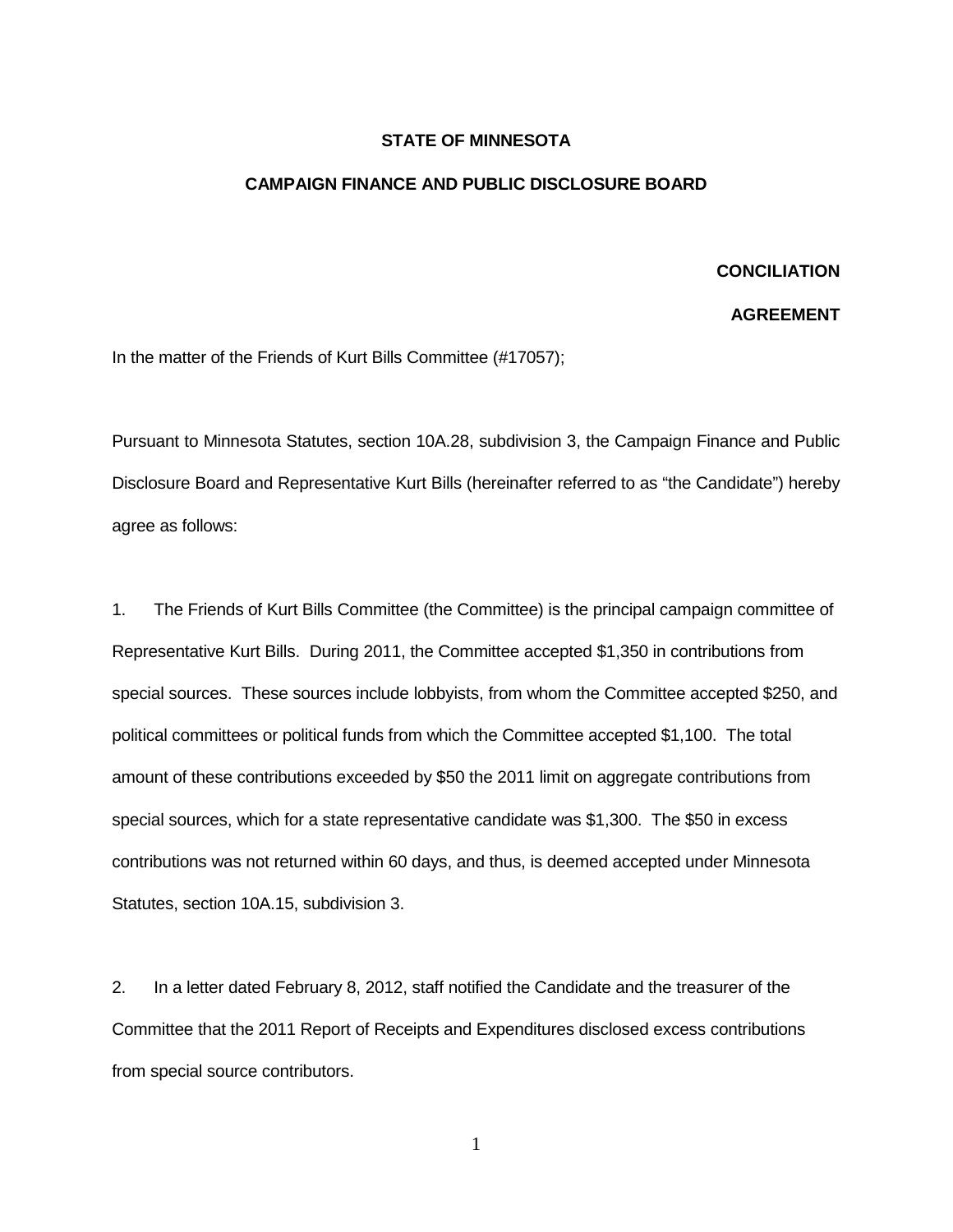3. Board records show that this is the second calendar year in which the Committee reported acceptance of contributions that exceeded the applicable aggregate contribution limit. The Committee registered with the Board on October 23, 2009.

4. The parties agree that the Committee accepted excessive contributions from special sources resulting in an inadvertent violation of Minnesota Statutes, section 10A. 27, subdivision 11, in calendar year 2011.

5. The Candidate hereby agrees to return \$50 to contributors described in paragraph 1 to bring the Committee into compliance. A copy of the check(s) returning the excess amount must be provided to the Board within 30 days after the date this conciliation agreement is signed by both parties.

6. The Candidate agrees to pay a civil penalty of \$100, two times the amount by which the contributions exceeded the applicable limit, to be paid to the Board for deposit in the general fund of the state. The assessment of a penalty of two times the amount of the violation recognizes that this is the second calendar year in which the Committee has exceeded the limit on aggregate contributions from special sources.

7. The Committee hereby agrees to forward to the Board \$100 by check or money order payable to the State of Minnesota within 30 days after the date this agreement is signed by both parties. It is agreed by the parties that payment of the civil penalty of \$100, return of the excess

2